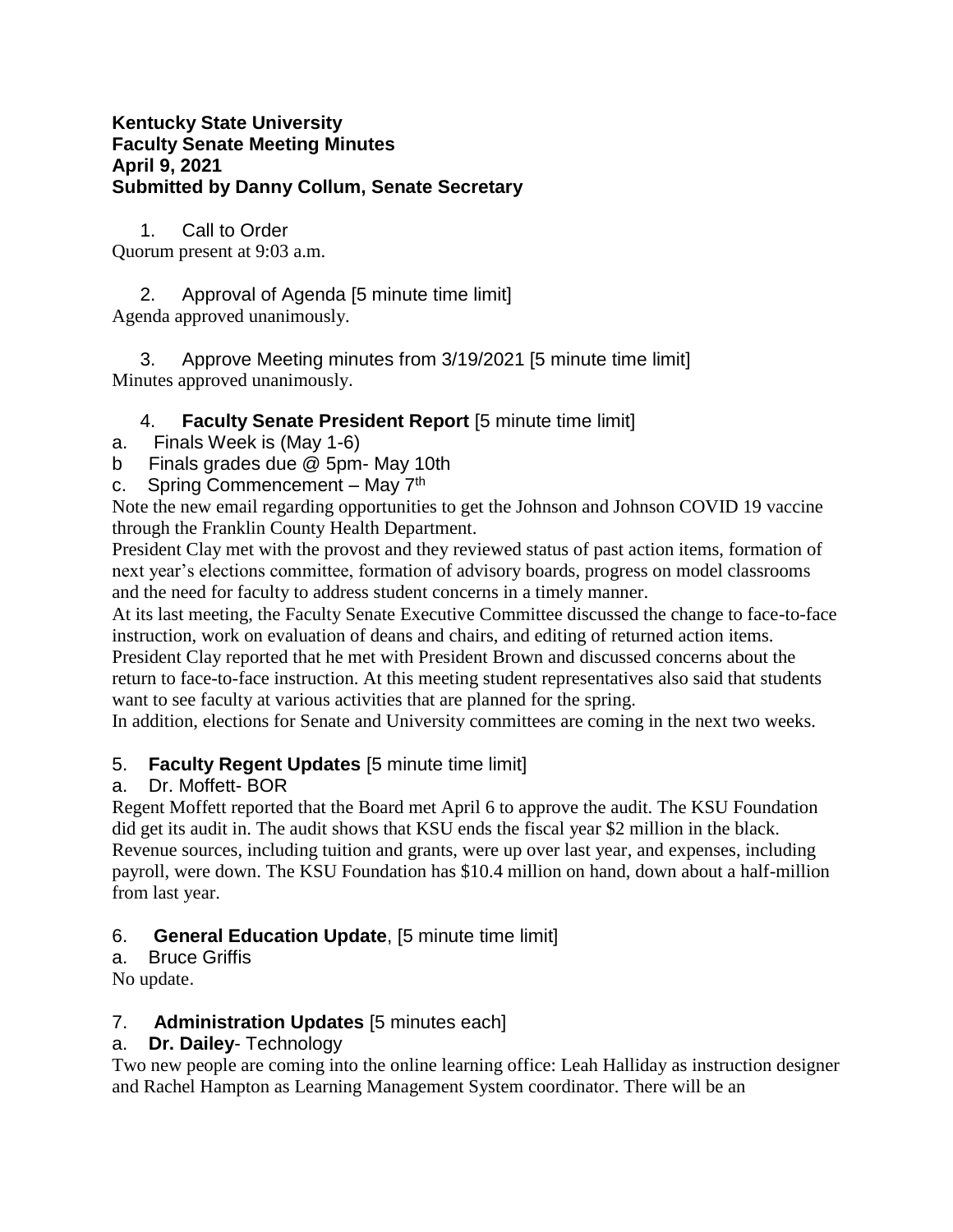announcement next week about Interfolio training. 27 faculty members have started training in the new Blackboard.

#### **Dr. Deams**- Student Service

No update.

#### **Nurse Todd**- Safety

Wild Health COVID 19 surveillance testing taking place today and future Fridays. We only had two days notice of the last Pfizer vaccine opportunity on campus. Franklin County Health Department has the Johnson and Johnson vaccine. In response to questions, Nurse Todd said that vaccinated people don't need to be tested, but can. She said she is doing it. Also, children of KSU employees can test here. The state legislature has forbidden any state agency to require COVID 19 vaccination, so that will not be an option for fall. Dr. Stack (state health director) will be meeting with university presidents about this.

#### **Daryl Love**- Career Services

Career Services is experiencing its senior rush season. 50 students are participating in the Student Success Academy, out of 85 enrolled. A new online tool will soon be available for practice interviews and help with resume writing. Career Services is adding three staff positions to reach out to employers and connect with students. The Internship Advisory Council is active and working on campus-wide internship guidelines.

#### **Dr. Malone**- Advising

No update.

#### **Dr. Schneller**-Academics/Research

The legislature passed a fifth year extension for high school students who want a do-over due to COVID 19. Dr. Schneller is working with Jennifer Williams in admissions to reach out to neighboring high schools to let those students know that if they come to KSU we can help them catch up instead.

#### **Dr. Emanuel**- Academics

No update.

#### **Dr. Yates**- Provost

#### Insights & Academic Update

Summer and fall schedules are up on WIRED. Urge students to get registered. This will help us plan for fall.

#### **Dr. Forde**-Diversity

The last online workshop was a big success and another is planned with the same presenter April 22. He said that his office is working to make our campus truly an HBCU experience.

## 8. **Senate Committee Report** [5 minutes each]

a Academic Policy Committee report [20 minute time limit] Buddhi Gyawali, Chair APC has been working with Dr. Schneller and Lauren Graves on a series of policy statements. These were presented as action items for Senate approval.

- The first item sets out a policy for demonstrating the match between faculty credentials and the courses faculty are teaching. This is to ensure and document our compliance with SACSCOC faculty credentials requirements. This item was approved unanimously.
- A policy laying out requirements and procedures for entering into a Memorandum of Understanding (MOU) with another institution was presented.This too was approved without opposition.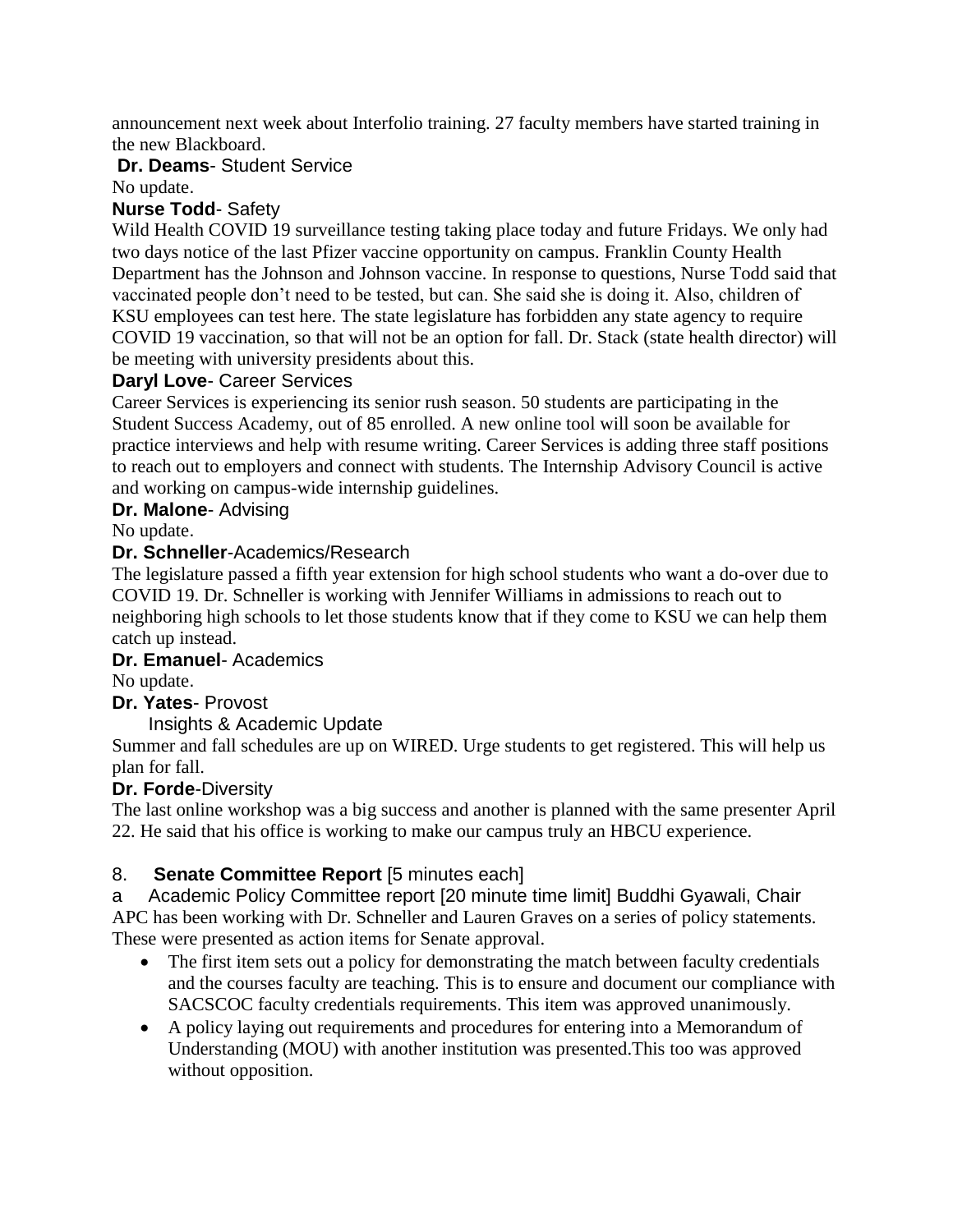Another action item adopts a policy statement on annual assessments of student learning, again this is important to document our compliance with SACSCOC assessment standards. This item passed unanimously.

In addition, the APC brought an action item stating that student evaluations of faculty for Spring 2021 will not be required for annual evaluations or tenure and promotion applications. This item simply extends the policy that has been in place throughout the COVID 19 emergency. Evaluations will be carried out for data collection purposes, and the results will be available for faculty to use for their own purposes. But they will not be required for annual evaluation or future tenure and promotion applications.

This item also was approved without opposition.

b. Curriculum Committee report [5 minute time limit] Changzheng Wang, Chair The education program is establishing a certificate in sports nutrition and initiating two new courses to support that certificate. This certificate comes in response to requests from area high schools for help with sports nutrition. The certificate will be available for our current physical education and nursing students, for dual credit high school students and community members. The two new courses and the certificate program were all approved unanimously.

## c. Professional Concerns Committee report [5 minute time limit] Monica Valentine, **Chair**

The committee is working with Candace Raglin in Human Resources on the process for evaluation of chairs and deans. PCC also passed Handbook language on faculty mentoring, but needs to revise it in response to suggestions from Dr. Schneller. This item will come to the next meeting of the full Senate. Finally, in response to an inquiry from a faculty member, the committee examined whether the ten years experience required for promotion to full professor have to be at KSU or can they combine experience at KSU and at other institutions. Upon reviewing relevant portions of the Handbook, the committee confirmed that the requirement for ten years teaching experience can be satisfied by experience at any accredited institution of higher education.

d. Budget and Academic Support Committee report [5 minute time limit] The classroom resources needs assessment survey has been completed and is being passed up the chain of command.

There was also a request from BASC for faculty feedback on whether we would like to pursue the possibility of adding "plus" and "minus" options for final grades.

# 9. **Faculty Regent Updates** [5 minute time limit]- (If needed)

- a. Dr. Moffett- BOR
- NA

## 10. **Faculty ombudsman report** [5 minute time limit]

a.. Dr. Reilly- Faculty Ombudsman No update.

## 11. **Other Business** [10 minute time limit]

No other business.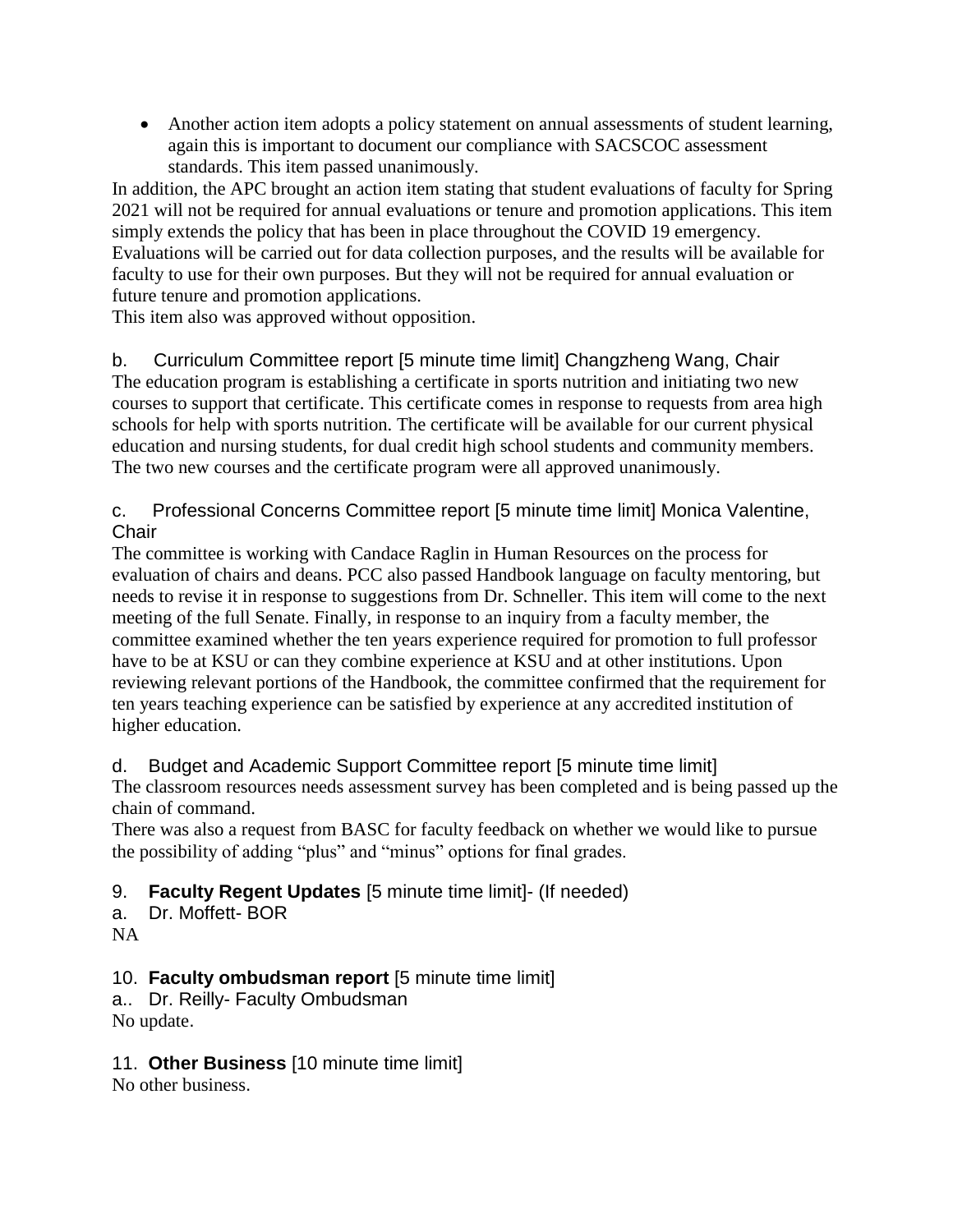#### 12. **Adjournment**

Meeting adjourned at 10:58 a.m.

#### **Attendance**

**Senators** Phillip H Clay Buddhi Raj Gyawali Changzheng Wang Johnathon Sharp Bruce Griffis Herman Walston Kristopher R Grimes Jennifer Ballard-Kang Gary Stratton

# **Guests**

Tierra Taylor Dr. Hicks David Shabazz  $1<sub>v</sub>3$ Beverly Schneller 3654 Ken Andries James Tidwell Margery Coulson-Clark Mara Merlino Jyotica Batra

- Bobby Walter Monica Valentine Noel D. Novelo Sharon McGee Leigh Jane Whittinghill Keith McCutchen Barbara Witty Shawn Lucas Fariba Bigdeli Jahed
- Patti Marraccini Jens Hannemann Nancy Capriles Fariba Kashan Gavin Washington Rene Desborde Helen Smith

**Excused:** Donavan Ramon **Absent:** Emanuel Amadife, Alexander Lai

5411 Dr. Betty H. **Olinger** S. Watson Deanna McGaughey-Summers Rozina Johnson Kirk Pomper Daryl Love Sheila Stuckey Rita Sharma

Michael D. Dailey, PhD Joe W Moffett Debbra Tate Samantha Todd Ban Lauren Graves Frederick A. Williams Jr., Ph.D Timothy Forde HK